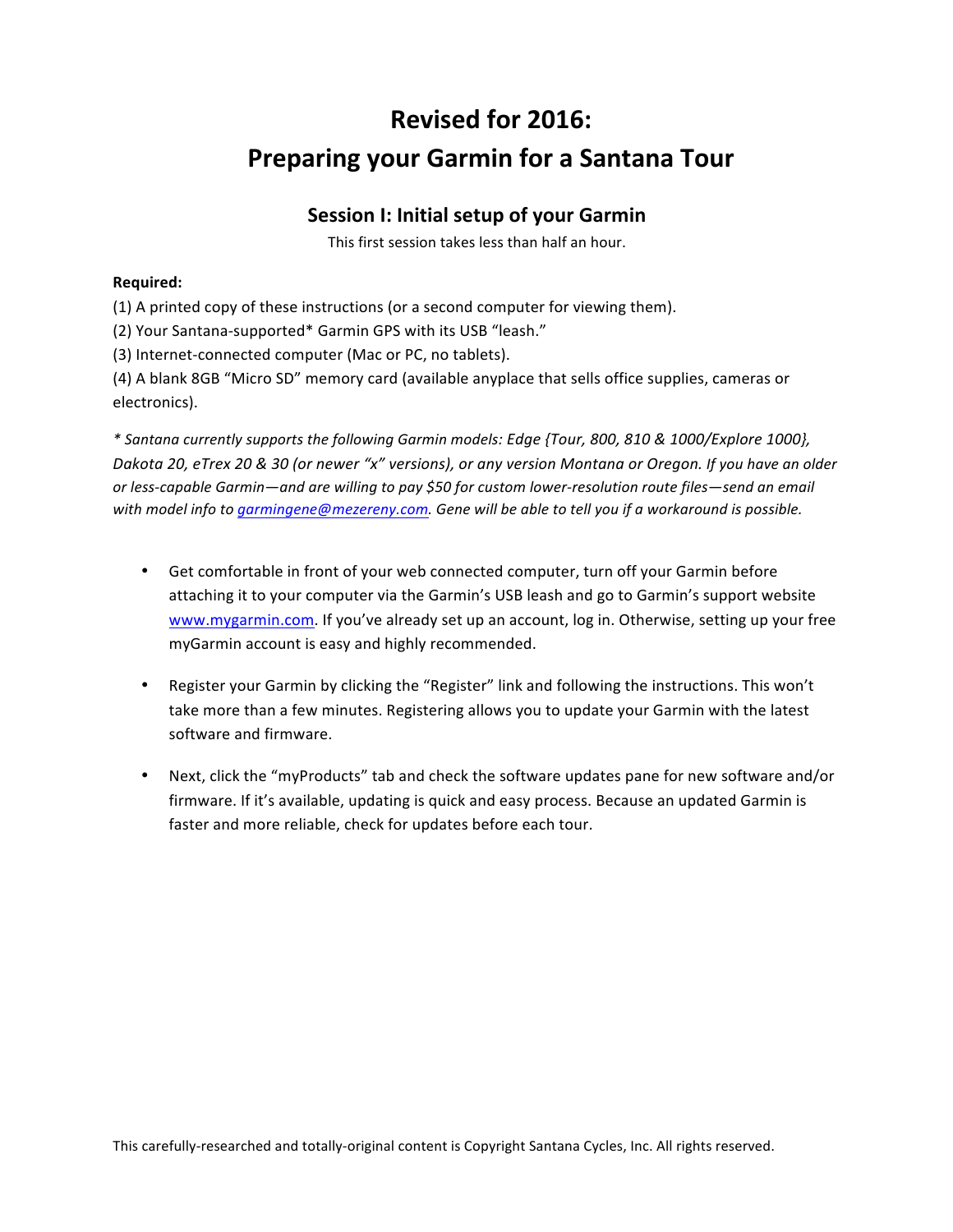### **Session II: Installing, naming & prepping your MicroSD Memory Card**

This session takes about 15 minutes

• Before you install your Micro SD memory card you'll need to disconnect your Garmin from the computer. Before you unplug the USB leash you should "eject" the Garmin's drive icon the same way you eject other USB drives (e.g., digital cameras, smartphones and memory sticks).

**WARNING:** When you use the instructions on the following page to install a new Micro SD card into your GPS's memory slot, you might find an existing Micro SD card in that slot. If you do, the card might be a Garmin-supplied map card covering either the US or Europe. Since this card will likely be outdated (compared to the FREE open source map we provide) you will want to install our map on your new blank Micro SD card. Because Garmin's "pre-loaded" cards with copyrighted maps have valuable non-map extras (hotels, restaurants, gas stations and such), and cost nearly \$100 to replace, make sure you put this teensy item in a safe place where you can find it later.

- **Installing a blank memory card in all units except Edge models:** To install your new Micro SD memory card it's necessary to open the back of your Garmin and remove its batteries to find a silver metal flap that we'll call "the gate." Look for "open" and "close" arrows (you may need a magnifying glass) sliding the gate in the appropriate direction and flip it open. Match the brass contacts on the new Micro SD card with the contacts that were under the closed gate. Insert the card and swing the gate closed before you "latch" the gate by sliding it opposite of how you opened the gate until it stops. WARNING: If the gate isn't "latched" your memory card is apt to lose contact after hitting a bump. Worse, with an unlatched gate your Micro SD card with its expensive map data could fall out (and become lost) when you change batteries. Check gate before reinstalling batteries.
- Installing a blank memory card in an Edge: Find the slot on the bottom of the unit and insert the Micro SD memory card (flange side down) until it clicks into place.
- All models: Re-connect your Garmin to the computer. To prevent future confusion you need to give your newly-installed Micro SD card the perfect name. **On a Mac:** search the desktop for the new and unnamed drive icon. On a PC: open the "My Computer" or "Computer" or "Library" window to find the unnamed drive. **All:** select the unnamed icon and name it "**MAPCARD**."
- On some computer operating systems (usually Macs) your Garmin GPS may appear on your desktop as an icon simply named "Garmin" as opposed to the Model name (Oregon 600, Edge 1000, etc). If this is your circumstance in order to prevent problems that occur after maps and routes are installed in the wrong places, use the preceding instructions to select and rename the drive currently named "Garmin." While a FOLDER named "Garmin" must be present within both drives (the SD Card and your unit's resident memory). You're more likely to get maps and routes in the right places if your drives and folders don't have the same names. Our straightforward

This carefully-researched and totally-original content is Copyright Santana Cycles, Inc. All rights reserved.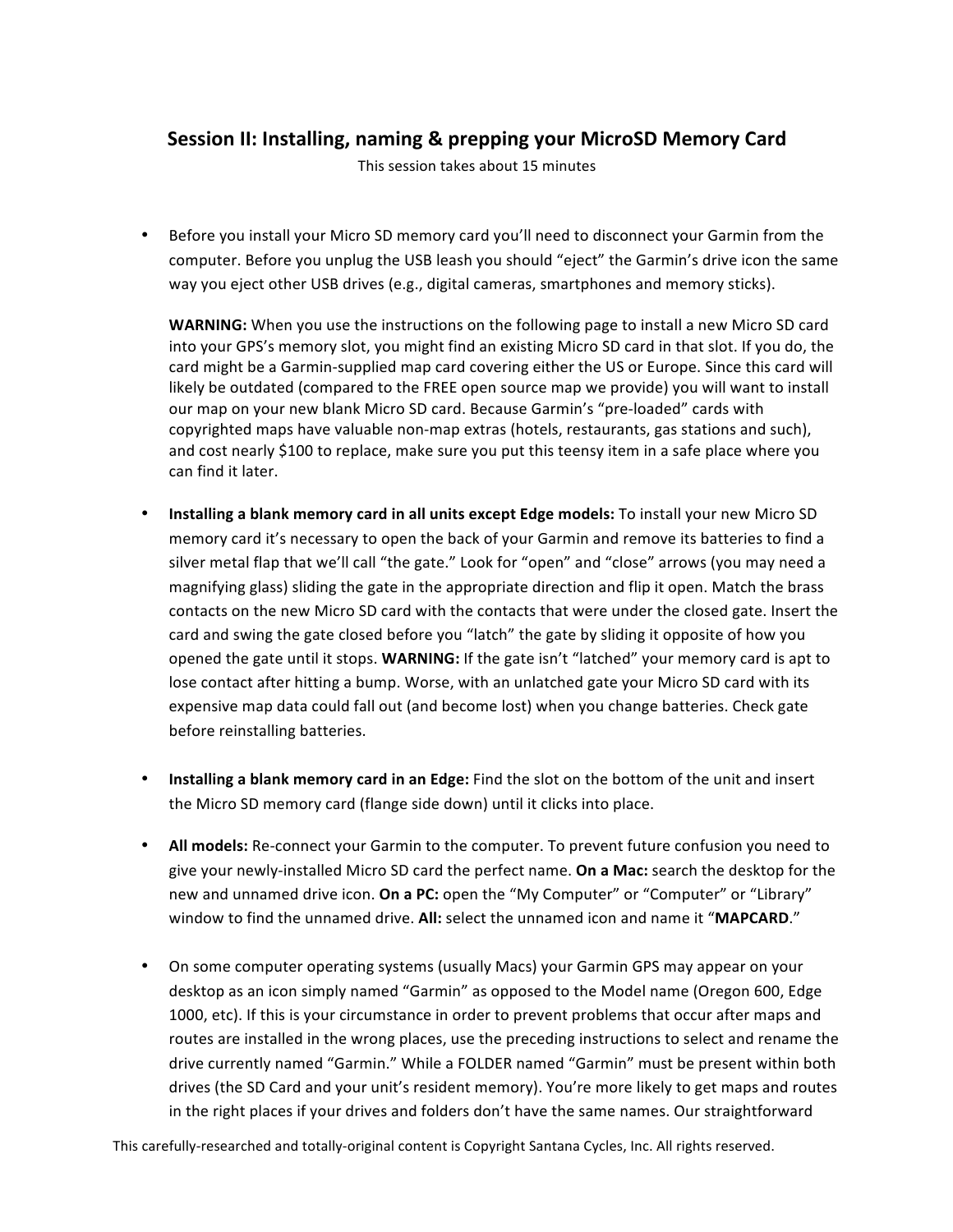solution: rename the resident memory drive to match your Garmin's model name instead of its brand name.

- Your Garmin is "happy" (faster and more reliable) when it can find its mapping data on a Micro SD card, and everything else in its resident memory. Because confused users create "unhappy" Garmins by loading routes and maps in the wrong places, Santana came up with the simple solution of renaming your Micro SD card to MAPCARD. The best strategy is to load maps to MAPCARD and everything else (including Santana's routes) to your Garmin's resident memory.
- After naming and/or renaming the MicroSD card or GPS device disconnect your device from the computer and cycle the unit on and then turn off once it has booted up. This allows the GPS to create any necessary "default" folders on both the GPS unit and MAPCARD.

End of Session II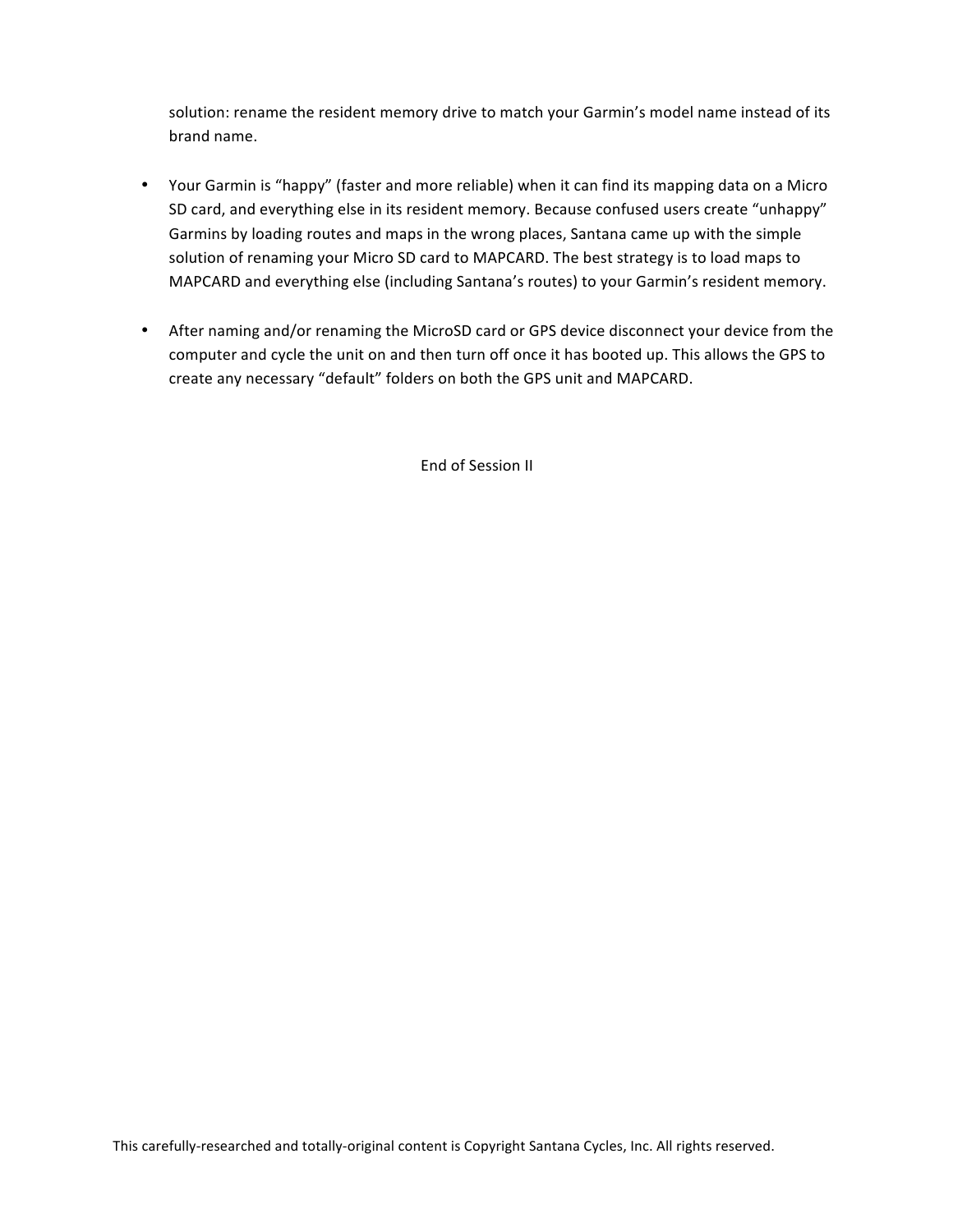## **Session III** Loading Santana's FREE "Open Source" Map

This session takes about 15 minutes

*WARNING: Session II will NOT work for many unsupported Garmins, especially Edge 605 / 705.* 

About a month before the event you'll receive an email with links that will allow you to download a fresh custom-prepared "open source" (or non copyright) map file onto your computer. Once Santana's custom map is downloaded onto your computer (which may take a few minutes), it will show up as a .img file that cannot be opened or viewed by your computer or any of its applications. Resist the urge to open the file on your computer; you will get an error message! To see the map you'll need to "leash" your GPS to your computer and then drag and drop Santana's ".img" file into the "Garmin" folder of your MAPCARD.

If your Garmin has expensive NT-series road maps for the area of our tour, it displays its NT map unless you go into the map settings and "deselect" the Garmin NT map and "select" our provided map.

End of Session III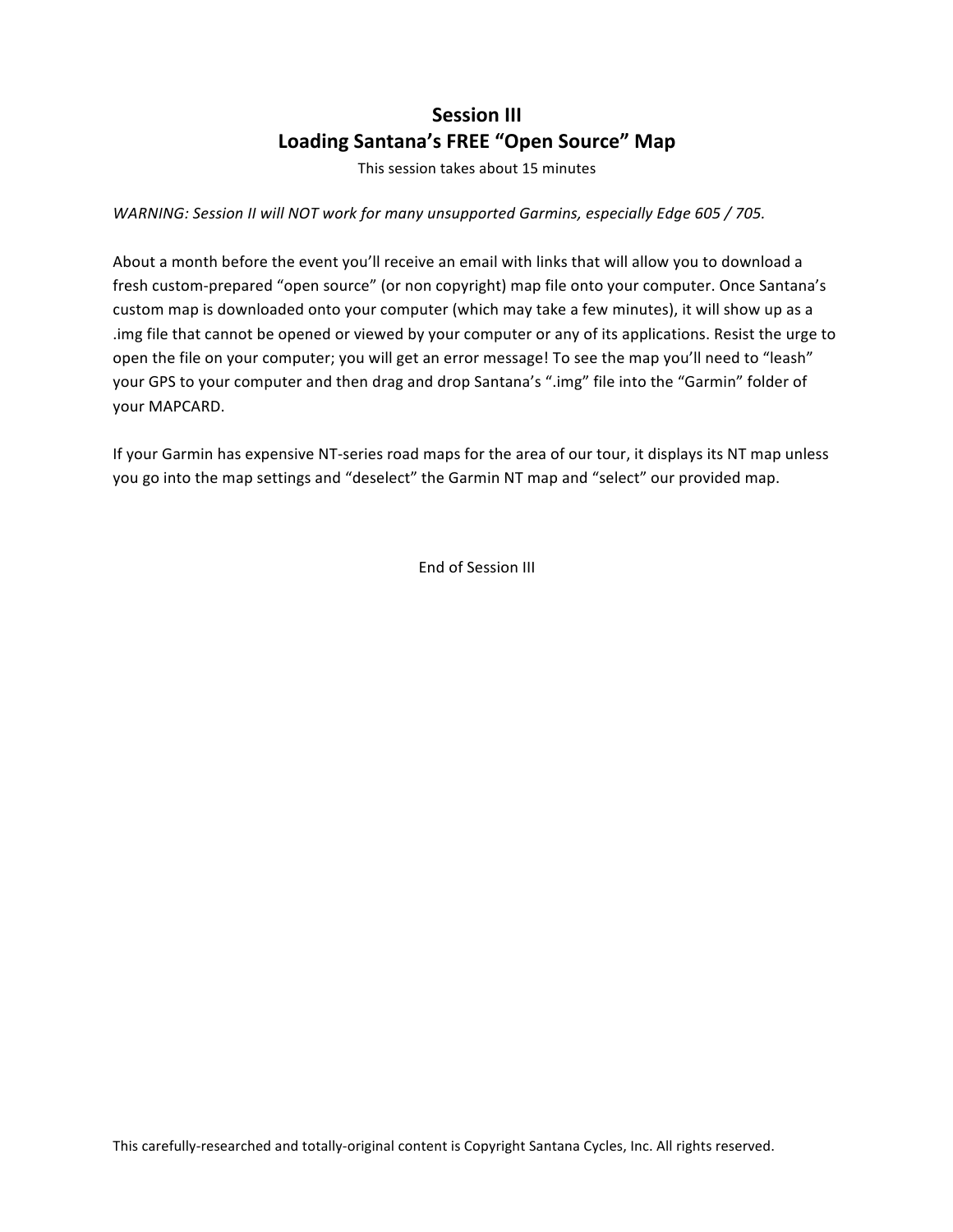## **Session IV Loading Santana's Route Files**

Requires less than 10 minutes

Santana's custom route files won't become available until a few days prior to an event. Registered participants should receive them via an e-mail attachment. Because route files will also be available at the event (where Santana can load them into your Garmin in less than two minutes) there's no need to fret if you don't receive route files in advance.

If you've received Santana's route files, here's the best way to load them into your Garmin.

- Either "copy" or drag the appropriate e-mail attachment(s) to your computer desktop. For all models other than an Edge (Tour/800/810/1000/Explore 1000), this will be a single "bundled" file with a .gpx suffix. The firmware of an Edge Tour/800/810/1000/Explore 1000 requires multiple files that must all have a .fit suffix.
- Make sure your Garmin is turned off and use its leash to connect it to the computer. Your Garmin will automatically restart as a pair of remote computer drives. To find these two drives look on your desktop Mac or PC. In the previous session you downloaded your FREE open source map to MAPCARD. Routes, however, should be downloaded to your Garmin's "resident" memory, which should now be named to reflect the model of your Garmin.
- **Warning**: Although loading route files onto "MAPCARD" won't cause a problem, loading any data onto a Micro SD card that was factory pre-loaded by Garmin can over-write and erase nonretrievable information. If you've followed all previous instructions, there's no need to worry.
- Units other than Edge Touring/800/810/1000/Explore 1000: Open the resident drive to find the "Garmin" folder. Inside the Garmin folder locate the folder named "GPX." We recommend that you drag this folder's current contents (old ride files) into your computer's trash or recycle bin. If you can't bear to throw away your old routes, create a new folder within the Garmin folder, name it "old routes," and transfer your old routes into that folder. After the GPX folder is empty, drag and drop the Santana-supplied .gpx route file into the GPX folder.
- Warning for Edge 800/810: If you skipped updating your 800/810 (which was part of Session I), go back and do it now. Pre-2014 versions of software won't work with these instructions.

Continue to the next page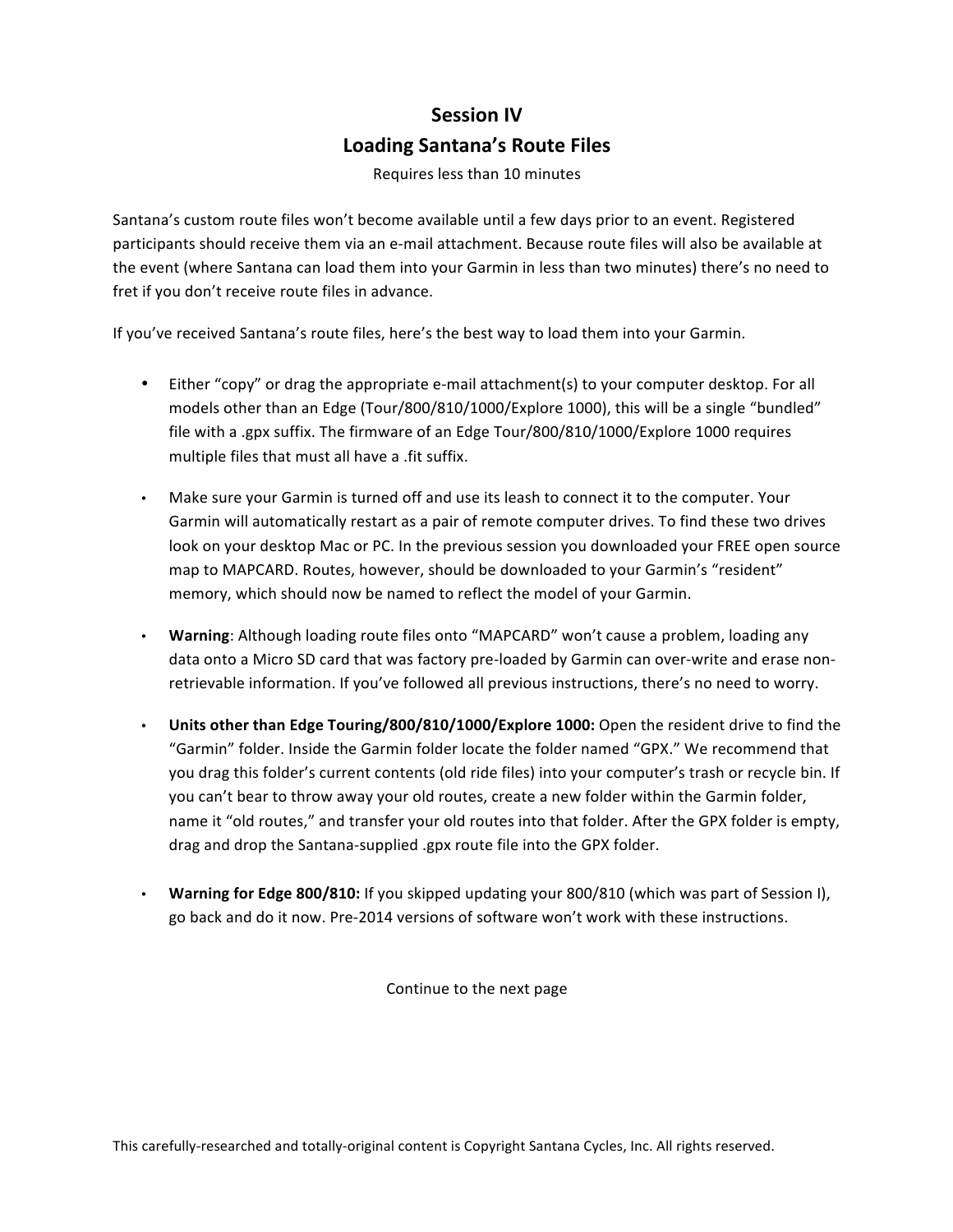- Edge Touring/800/810/1000/Explore 1000: Open the resident drive to find the "Garmin" folder. Inside the Garmin folder locate the folder named "Courses." We recommend that you drag this folder's current contents (old ride files) into your computer's trash or recycle bin. If you can't bear to throw away your old routes, create a new folder within the Garmin folder, name it "old routes," and transfer your old routes into that folder. After the "Courses" folder is empty, drag and drop the Santana-supplied .fit files into the courses folder.
- All Models: To confirm Santana's routes are properly loaded, you'll need to disconnect and restart your Garmin. On the main menu of an Edge Touring/800/810/1000/Explore 1000 select "Courses." On the main menu of all other models select "Where To?" and then either "Saved Rides" (Edge models) or "Tracks" (all others). You should now see a list of daily routes. On Santana's routes the two letters that precede the day of the week identify the event or region. The digits at the end of a file name indicate miles.
- WARNING for Oregon/Dakota/Montana/eTrex: On these units an improperly installed memory card is apt to lose contact after hitting a bump. In this case Santana's pink route line will appear on a screen that no longer shows an underlying map. Worse, an unsecured Micro SD card with its valuable map data could fall out (and become lost) when you change batteries. On these units the card installs below a silver metal flap that we'll call "the gate." After reinstalling your card, swing the gate closed before you "latch" the gate by sliding it away from the USB connector until it stops. With these units it's a good idea to re-latch the gate each time you change batteries.
- At Santana's daily route talks you'll learn which routes to select and follow.

End of Session IV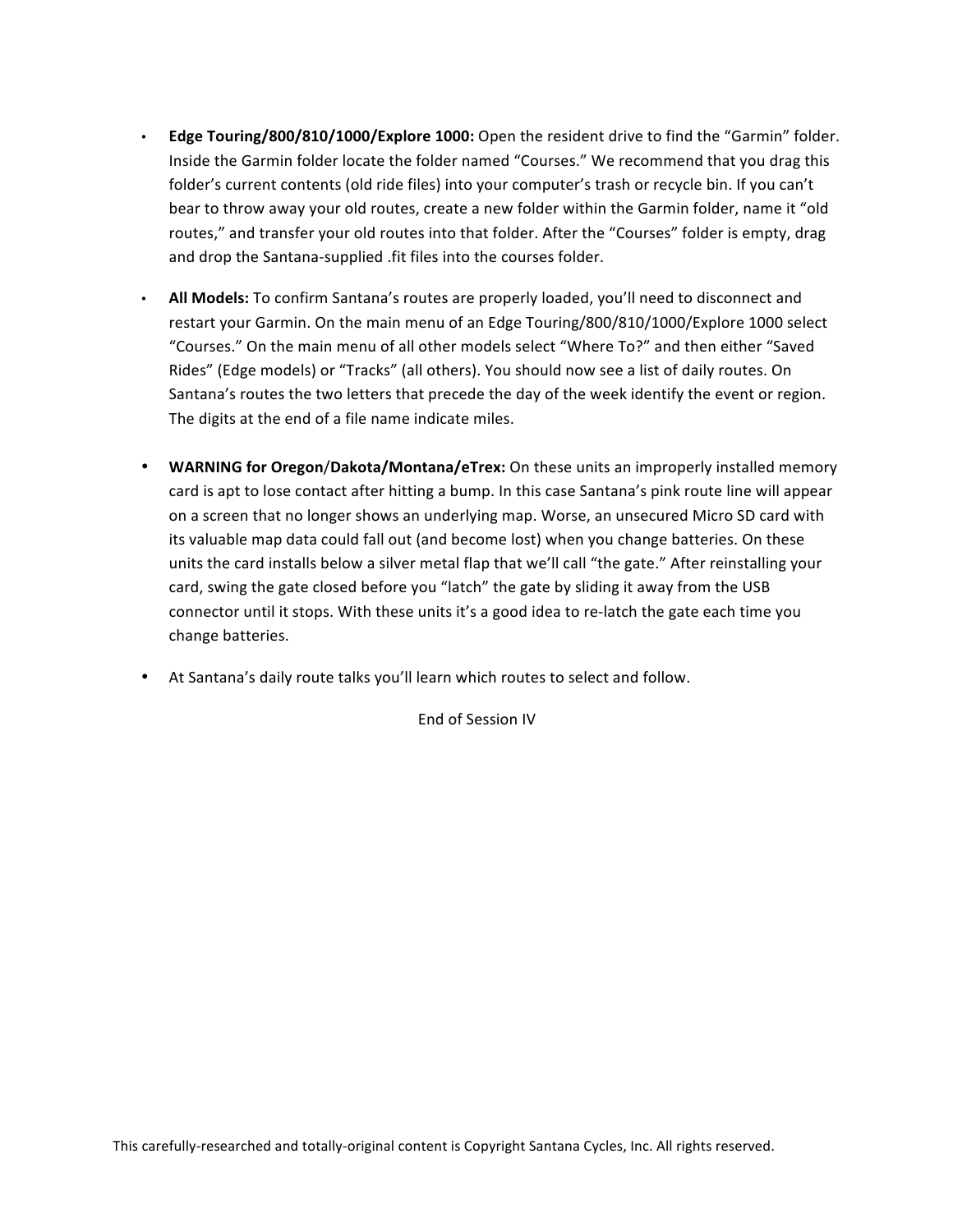# **"Tuning" your Garmin for a Santana Event**

There are innumerable ways to use a Garmin GPS. At Santana's events, however, your GPS will only follow our carefully designed routes if you "tune" your Garmin by engaging the necessary presets. Failure to "tune" your Garmin will cause it select its own routes. Because your Garmin (and its software mapping) has an extremely limited "knowledge" of roads (and knows nothing about traffic flow, road shoulders, scenery, gradients, or pavement condition), allowing your Garmin select routes is unwise.

On every tour, somebody decides to ignore these essential "tuning" instructions. If you want your Garmin to select a route that's longer, steeper, bumpier, uglier and/or more dangerous, that's up to you. The problem for us is that we don't want others to follow you! The #1 cause of lost groups of riders at our events is from a stubborn pace-line leader who wrongly imagined the "off-road" preset would cause their Garmin to choose dirt roads. Other problems occur when someone believes that "autorerouting" is simply too cool to disengage. Trust us! Santana's carefully-scouted routes won't appear unless you take a few minutes to "tune" your Garmin's presets as follows:

#### **Edge Touring:**

- 1. Turn unit on. From the home screen tap the "wrench/screwdriver" icon.
	- a. Tap "Routing Options"
		- i. Select "Routing Mode"
		- ii. Choose either "Cycling" or "Tour Cycling"
	- b. Ignore "Calculation Method"
	- c. Select Lock on Road and choose Off.
	- d. Select Avoidance Setup
		- i. Turn off "Unpaved Roads" (slider is darkened)
		- ii. Turn off "Narrow Trails" (slider is darkened)
		- iii. Tap the back arrow key
	- e. Select "Recalculation" and choose off
	- f. Tap the back arrow key
- 2. Next Choose "Trip Pages"
- 3. Select "Map"
	- a. Ignore "Map Data Fields"
	- b. "Orientation" select "Track Up"
	- c. "Auto Zoom" select "Off"
	- d. Ignore "Map Detail"
	- e. Ignore "Map Information"
	- f. Select Back arrow key
- 4. Select back arrow key again and you are done with tuning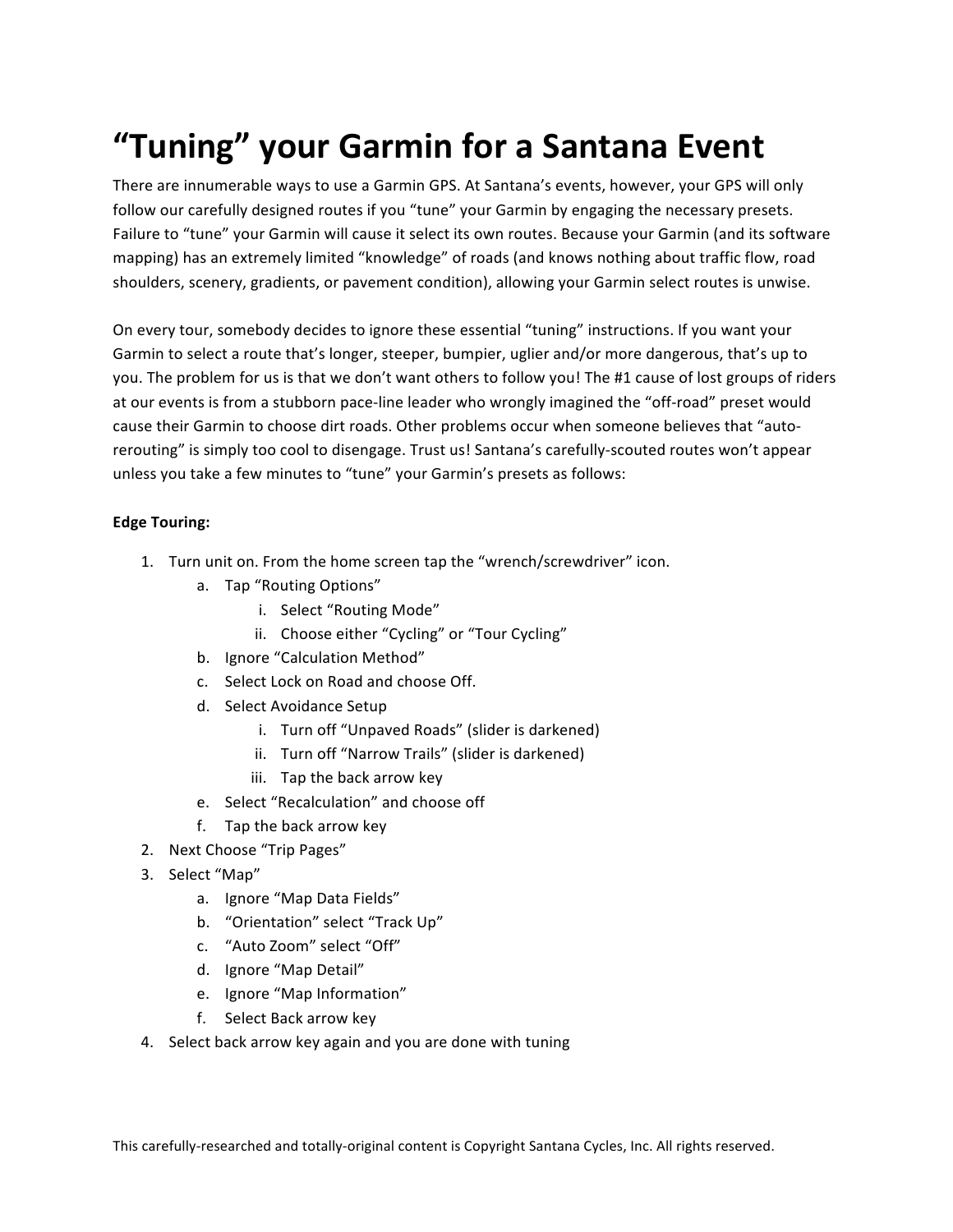#### **Edge 1000:**

Turn unit on; from the Home Screen:

- Tap the wrench
- Select the desired profile (Train, Race, Etc)
- Select "Navigation"
- Select, "Routing"
- Select, "Routing Mode"
- Select "Direct" (this will turn all other automation off)
- Once you select that all other choices other than "Lock on Road" disappear. This can be set either on or off

Next back out one level to the "Navigation" screen and then look for "Map Settings"

- Select "Orientation," Select "Track Up" (should be the default)
- Select "Auto Zoom" Select "Off"
- Select "Map Visibility" Select "High Contrast"
- Ready to ride!

#### **Edge Explore 1000:**

Turn unit on; from the Home Screen:

- Tap the wrench
- Select "Activity Settings"
- Select "Routing Mode"
- Select "Direct" (this will turn all other automation off)
- Once you select that all other choices other than "Lock on Road" disappear. This can be set either "on or off."

Next back out one level to "Activity Settings" and look for "Map"

- Select, "Orientation," Select "Track up" (should be the default)
- Select "Auto Zoom," Select "Off"
- Select "Map Visibility," Select "High Contrast"

Ready to ride!

#### **Dakota:**

- Turn unit on.
- From Home Screen tap the "Setup" button (with the wrench icon).
- Find and select the "Display" button.
- Ignore other Display settings—use return arrow key to return to Setup Menu
- Find and select the "Map" button.

This carefully-researched and totally-original content is Copyright Santana Cycles, Inc. All rights reserved.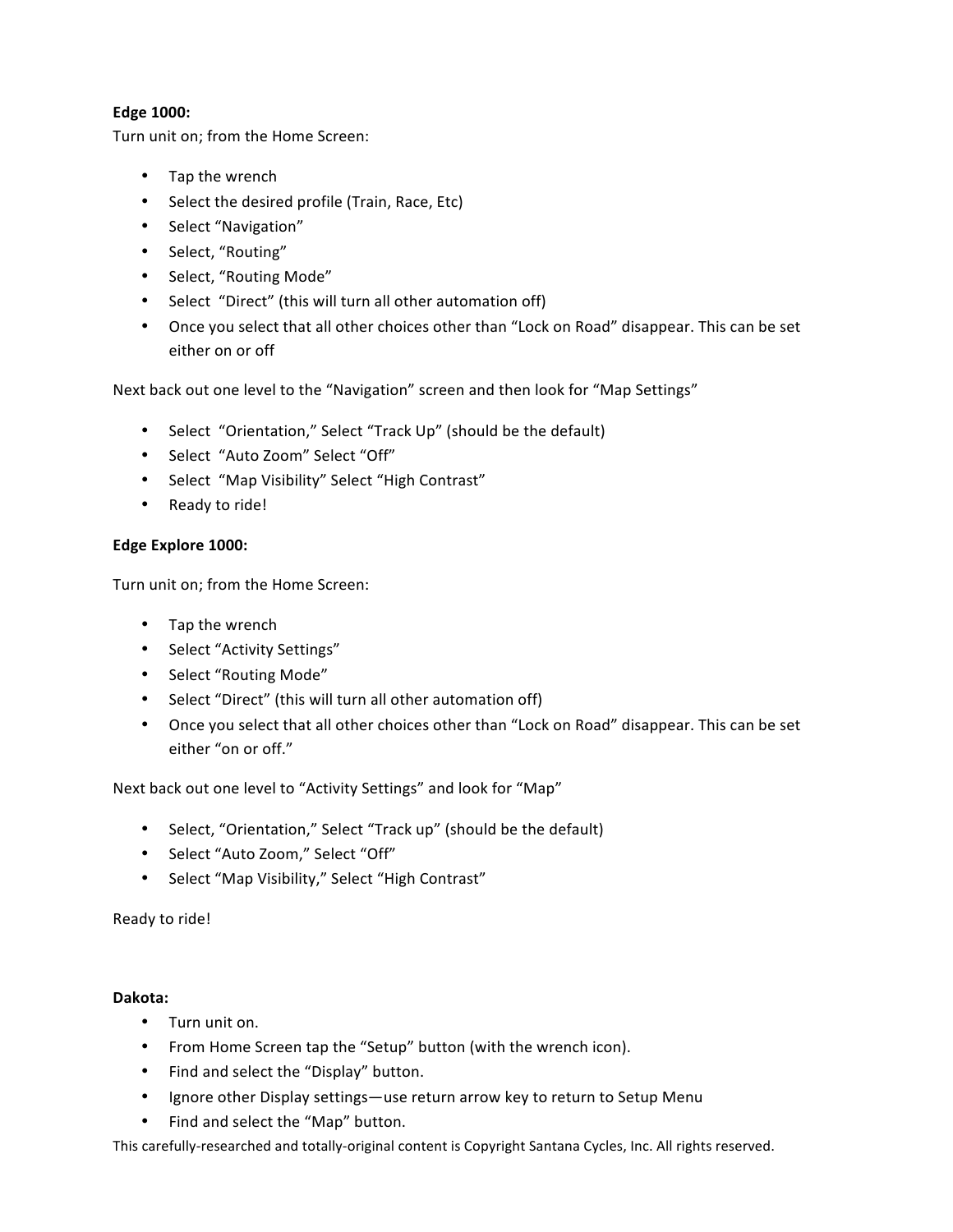- On the map menu (with the "Orientation" button at the top).
	- $\circ$  "Orientation" toggle to "track up."
	- o "Auto Zoom"-toggle to "Off."
	- o "Data Fields"—ignore.
	- o Select "Advanced Map Setup" to call up a sub-menu (with "Zoom Levels" button at top).
	- o Select "Zoom Levels" button to call up a sub-sub-menu
		- " Top three buttons ("Map", "User" and "Street") should remain on "Auto"
		- "Land Cover" button-select and toggle to "Off"
		- " Use return arrow button once (sub menu with "Zoom Levels" button at top).
	- $\circ$  Skip past the next two buttons ("Text", "Detail")
	- o Select bottom button ("Shaded Relief") and toggle it to "Do Not Show"
	- $\circ$  Use return arrow TWICE to return to the Setup Menu (with red X in lower left corner)
- Scroll down and select the "Routing" button (with road icon) to get to a sub-menu
	- o "Guidance Method"-toggle to "Off Road."
	- o "Calculate Routes"-toggle to "Bicycle."
	- o "Lock on Road"-toggle to "No."
	- o Bottom two buttons ("Transitions", "Avoidance") can be ignored
	- $\circ$  Use return arrow to return to Setup Menu (with a red X in lower left corner)
- You're all set. Use the red X button to return to the main menu.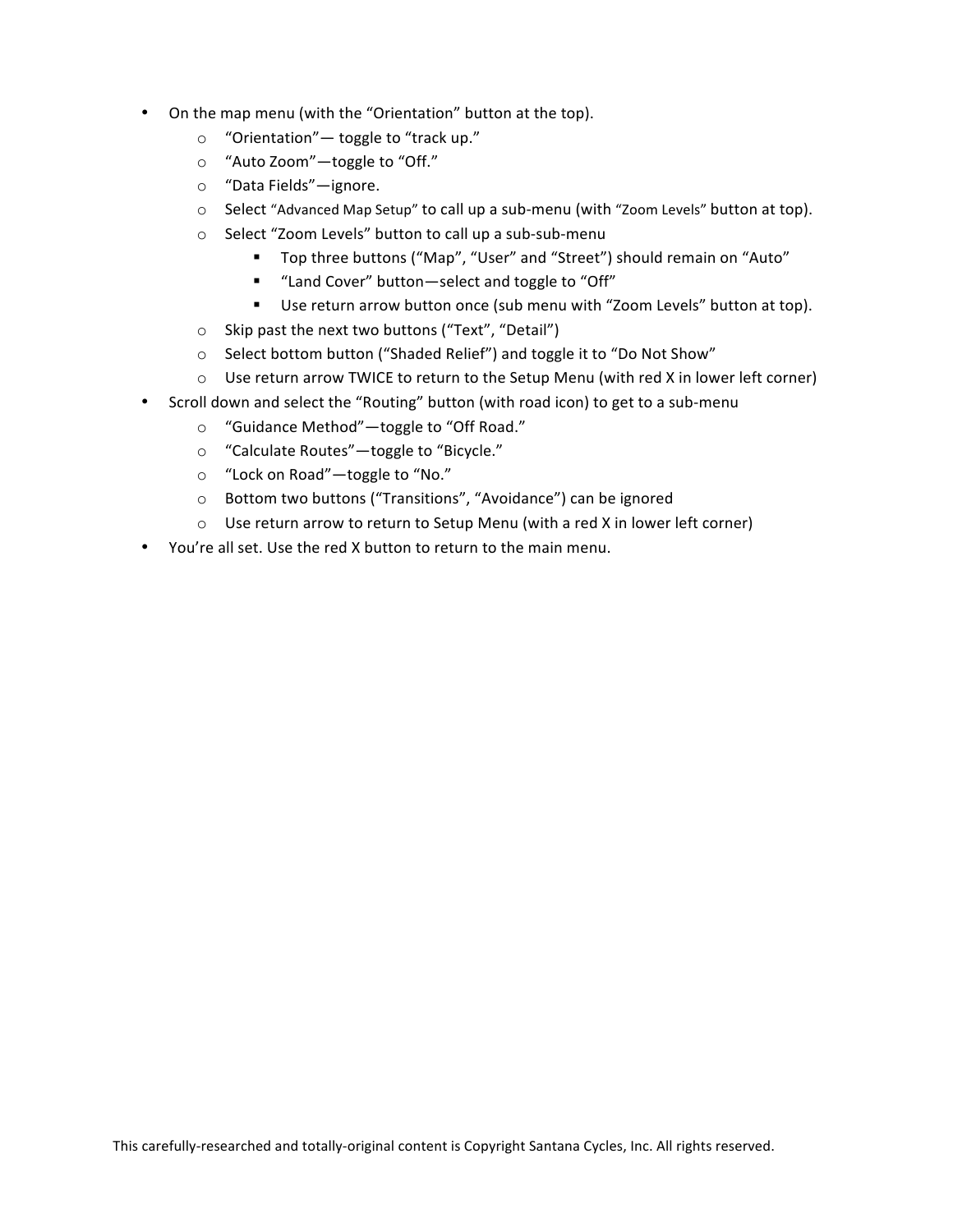#### **eTrex 20/30**

- Does not have a touchscreen. Use joystick to scroll and select.
- Same tuning steps as Oregon 450 / 550

#### **Oregon 450 & 550**

- Turn unit on.
- From Home Screen tap the "Setup" button (with the wrench icon).
- Find and select the "Display" button.
- Ignore other Display settings—use return arrow key to return to Setup Menu
- Find and select the "Map" button.
- On the map menu (with the "Orientation" button at the top).
	- $\circ$  "Orientation" toggle to "track up."
	- $\circ$  "Auto Zoom"—toggle to "Off." (on the Montana this is located under the "Advanced" settings)
	- o "Data Fields"—ignore.
	- $\circ$  Select "Advanced Map Setup" to call up a sub-menu (with "Zoom Levels" button at top).
	- o Select "Zoom Levels" button to call up a sub-sub-menu
		- " Top three buttons ("Map", "User" and "Street") should remain on "Auto"
		- "Land Cover" button—select and toggle to "Off"
		- " Use return arrow button once (sub menu with "Zoom Levels" button at top).
	- $\circ$  Skip past the next two buttons ("Text", "Detail")
	- o Select bottom button ("Shaded Relief") and toggle it to "Do Not Show"
	- $\circ$  Use return arrow TWICE to return to the Setup Menu (with red X in lower left corner)
- Scroll down and select the "Routing" button (with road icon) to get to a sub-menu
	- o "Activity"-toggle to "Direct Routing."
	- o "Lock on Road"-toggle to "No."
	- $\circ$  Use return arrow to return to Setup Menu (with a red X in lower left corner)
- You're all set. Use the red X button to return to the main menu.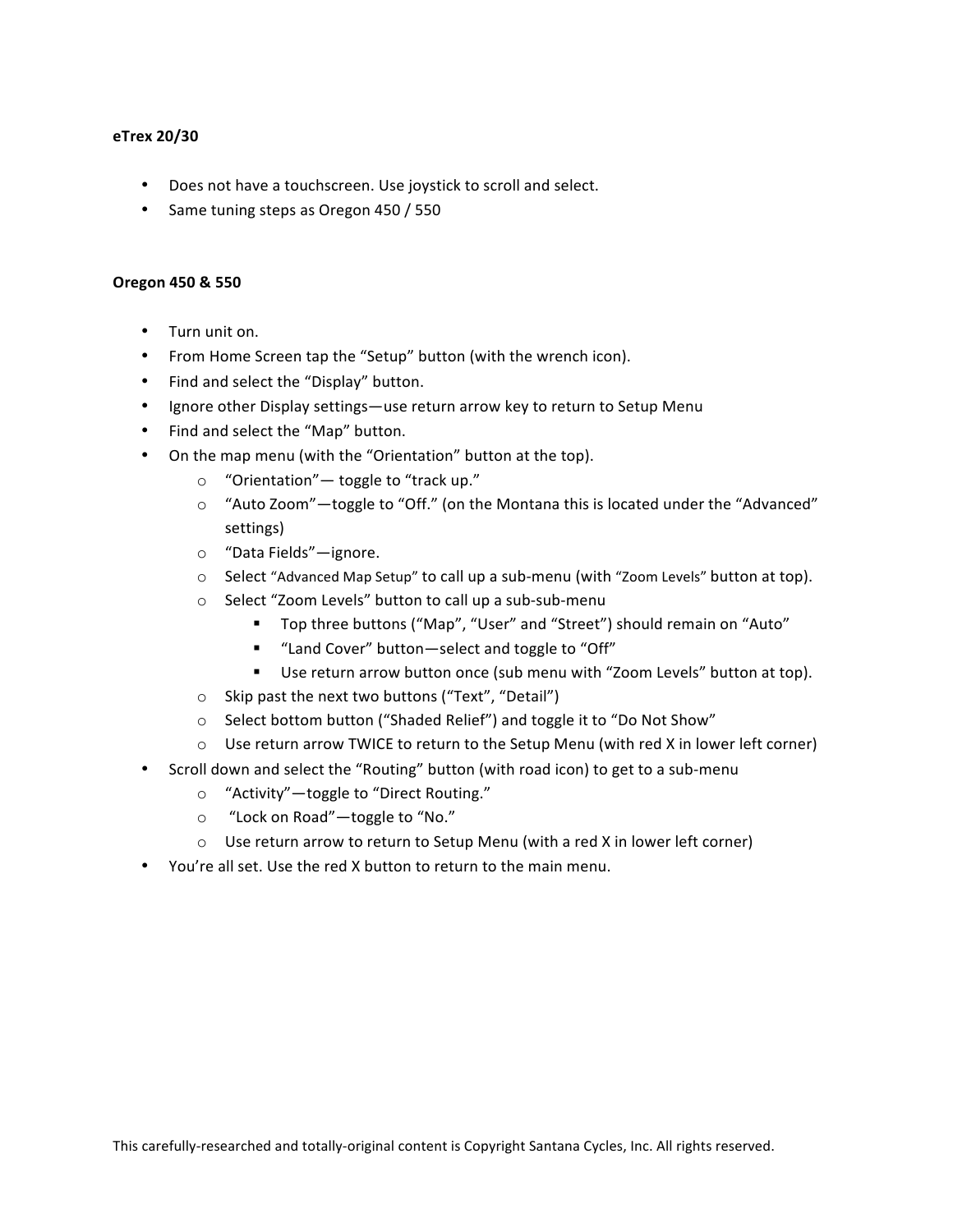#### **Montana / Oregon 600**

- Turn unit on.
- Tap the bar at the bottom of the Home Screen to open the main menu.
- From main menu tap the "Setup" button (with the wrench icon).
- Find and select the "Display" button.
- Next select "Orientation Lock" and choose "Lock Portrait."
- Ignore other Display settings—use return arrow key to return to Setup Menu
- Find and select the "Map" button.
- On the map menu (with the "Configure Maps" button at the top).
	- $\circ$  "Orientation" toggle to "track up."
	- $\circ$  "Dashboard" toggle to "None"
	- $\circ$  "Guidance Text" ignore
	- o "Map Speed" ignore
	- o Tap "Advanced Setup"
		- "Detail" "Normal"
		- "Shaded Relief" "Do Not Show"
		- "Vehicle" ignore
		- ! "Zoom Controls"
			- "Auto Zoom"— "Off."
			- Ignore the rest
	- o Back up one Level and select "Zoom Levels"
		- "Land Cover" "Off"
		- **If** Ignore the rest
	- $\circ$  Use return arrow TWICE to return to the Setup Menu (with X in lower left corner)
- Scroll down and select the "Routing" button (with road icon) to get to a sub-menu
	- o "Activity"—"Direct Routing"
	- o "Route Transitions" Ignore
	- o "Lock on Road"-toggle to "No."
	- $\circ$  Use return arrow to return to Setup Menu (with a X in lower left corner)
- You're all set. Use the X button to return to the main menu.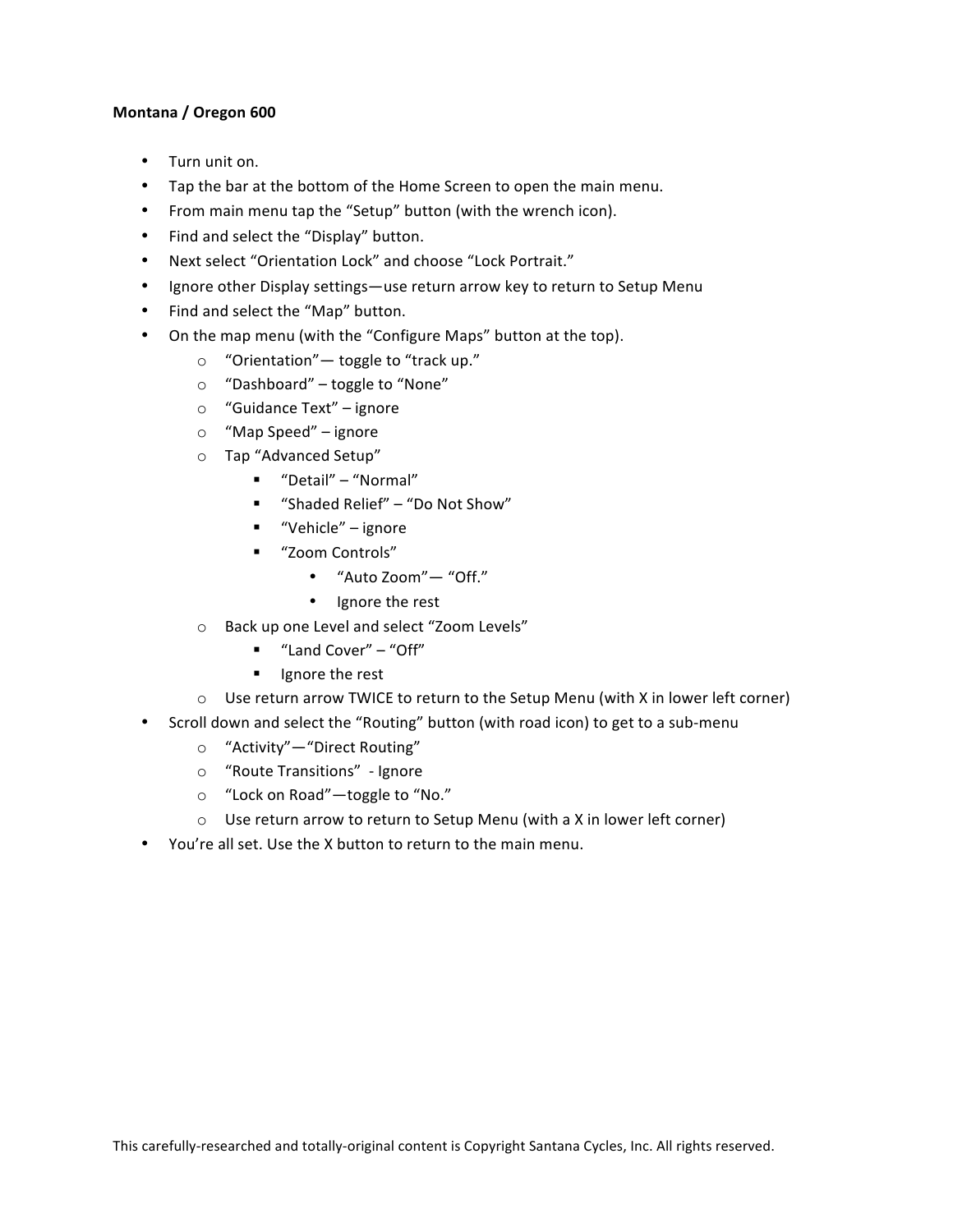#### **Edge 800**

- Turn Unit on and touch the Menu button at bottom of the Home Screen
- Touch the button with the to reach a sub-menu (bike settings buttons at top)
	- $\circ$  Find and select the "System" button to get a sub-menu (GPS button at top)
		- New users: Select "Display" and toggle to Backlight Timeout button to "Stays On"
		- " Veterans will change this setting to obtain 6+ hours of battery life.
		- " Tap return arrow to get back to previous menu ("GPS" button at top)
		- Select "Units" then "Position Format" and select "hddd mm.mmm"
		- Touch Arrow button TWICE to reach system submenu (GPS button on top)
	- o Select "Map" button to get to another sub-menu ("Orientation" button at top)
		- Select "Orientation" and toggle to TRACK UP
		- **EXECO SHEET AUTO ZOOM and toggle to OFF**
		- **E** Ignore Guide Text (Always Display)
		- **EXECUTE:** Select Map Visibility button
		- On the next screen select the top button (no matter what it says)
		- On the next screen touch the middle HIGH CONTRAST button
		- " Touch Arrow button TWICE to reach system submenu (GPS button on top)
	- $\circ$  Select Routing to reach a sub menu (Calculate Routes button on top)
		- **Toggle Calculate Routes to BICYCLE**
		- " Toggle Guidance Method to OFF ROAD (this won't cause you to ride on dirt!)
		- Toggle Lock on Road to NO
		- **E** Avoidance Setup: Ignore (was over-ridden by choosing "Off Road")
		- **Toggle Recalculate to OFF**

#### **Edge 810:**

- Turn on Unit
- From the Home Screen tap on the wrench
- New users: Tap System, then Display, Then backlight timeout, select "stays on." Veterans know they'll need to change this setting to obtain 6+ hours of battery life.

To set up the rest:

- Tap "Wrench" then "Activity Profiles"
- Select train "Train" (or if you are a power user setup your page)
- Select "Navigation" then "Training Pages"
- Scroll to bottom of page and tap "Virtual Partner" and then "off"
- back arrow
- Select "Map," then "Orientation"
- Select "track up."
- Select "Auto Zoom" "off"
- Select "Map Visibility" and select "High Contrast"
- **Back arrow**
- Next select "Routing," "Activity" "Direct Routing"
- Next "Lock on Road" "No"
- Back arrow 4 times and then X... You are done